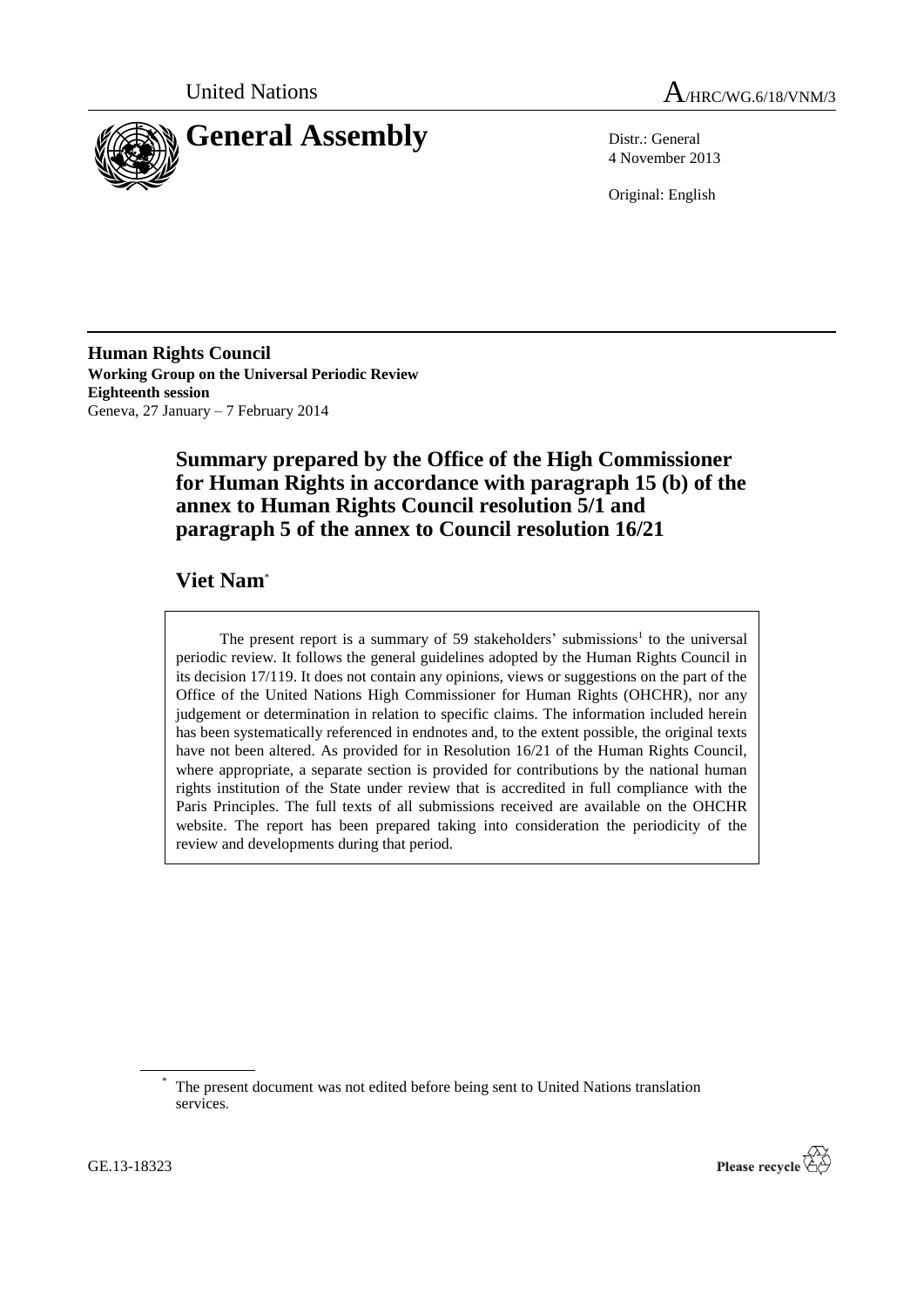# **I. Information provided by other stakeholders**

# **A. Background and framework**

#### **1. Scope of international obligations**

1. Amnesty International (AI) noted the national report submitted for the 2009 UPR, in which Viet Nam stated its commitment to consider accession to the Convention against Torture and Other Cruel, Inhuman or Degrading Treatment or Punishment. AI however stated that there appeared not to have made any progress in this regard.<sup>2</sup>

2. AI recommended the ratification of the First Optional Protocol to the International Covenant on Civil and Political Rights (ICCPR) to allow individuals to submit complaints to the Human Rights Committee of violations of the rights set out in the Covenant.<sup>3</sup> Joint Submission 3 (JS3) strongly encouraged Viet Nam to ratify the Optional Protocol to the Convention on the Rights of the Child on a Communications Procedure as soon as possible.<sup>4</sup> Joint Submission 6 (JS6) made similar recommendations.<sup>5</sup>

3. JS6 recommended that Viet Nam take all necessary measures to ensure that international human rights standards are fully recognized and applied by domestic legal instruments.<sup>6</sup>

# **2. Constitutional and legislative framework**

4. Joint Submission 4 (JS4) noted that the protection of human rights was guaranteed by the 1992 Vietnamese Constitution. However, the exercise of these rights was severely curtailed by provisions in the Constitution and extensive domestic legislation that restricts human rights to compliance with "the policies and interests of the State".<sup>7</sup>

5. According to AI, input to the consultation on the draft Constitution appears to be controlled by local authorities and Communist Party of Viet Nam (CPV)-affiliated mass organizations.<sup>8</sup>

6. According to AI, the draft Constitution generally protects the rights to freedom of expression, assembly and association. In addition, the right to freedom of expression is partially acknowledged through draft provisions that require government officials to collect and take people's opinions into account in policy making. However, the draft new constitution also subjects these rights to limits that might be imposed by national legislation. These limits are too vague and broad and go beyond the restrictions set out under the ICCPR, to which Viet Nam is a state party.<sup>9</sup> Joint Submission 1 (JS1) specified that the Draft Constitution contained broad and ill-defined restrictions on the "misuse" of religious freedom, human rights, and the right to lodge complaints against the state.<sup>10</sup>

7. AI further noted that a raft of laws and decrees circumscribed and restricted the right to freedom of expression, including, among others: Internet decrees, the Press Law (amended in 1999) and the January 2011 Decree No 01/2011 on administrative sanctions in the press and publication field, the Publishing Law, the State Secrets Protection Ordinance, and above all the 1999 Penal Code. Other provisions of these laws, such as articles on national security in the Penal Code, also explicitly breach Viet Nam's international human rights commitments, including under the ICCPR.<sup>11</sup> JS1 expressed similar concerns.<sup>12</sup>

8. Institute for Studies of Society, Economy and Environment (iSEE) recommended that Viet Nam enact an anti-discrimination law that will ensure equality of all people regardless of sexual orientation and gender identity.<sup>13</sup> JS6 recommended that Viet Nam revise legal framework, including the Civil Code and the Land Law, toward the recognition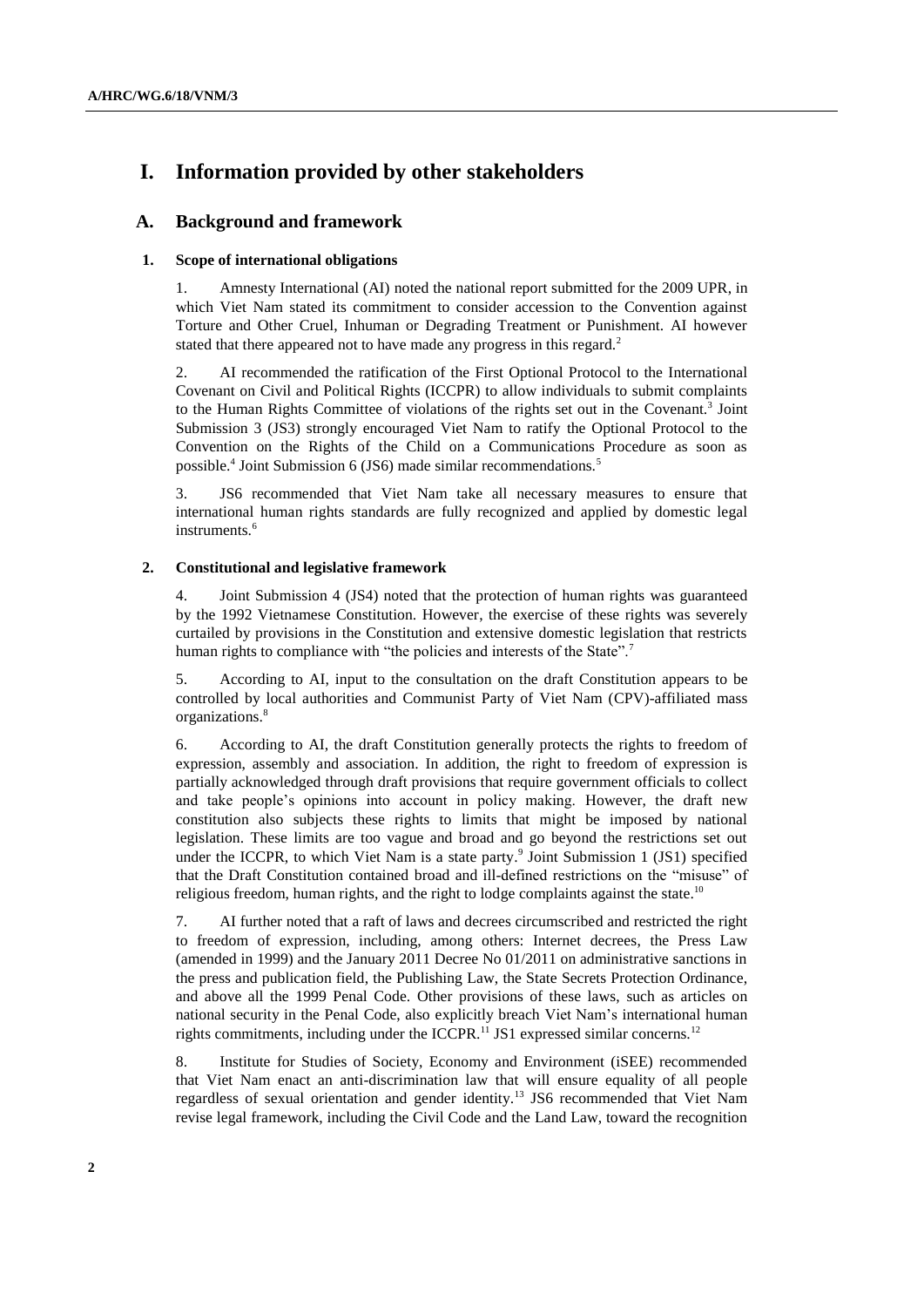of community as a legal entity, and community's collective ownership of their traditional land and natural resources.<sup>14</sup>

# **3. Institutional and human rights infrastructure and policy measures**

9. AI noted that Viet Nam did have neither an independent national human rights institution nor other independent body<sup>15</sup> recommending establishment of a National Human Rights Institution in accordance with the Paris Principles.<sup>16</sup>

10. JS6 recommended that Viet Nam actively participate in the Plan of Action for the World Programme on Human Rights Education, and take all necessary measures to implement human rights education programmes for the public and specific programmes for law enforcement officers and vulnerable groups.<sup>17</sup> Joint Submission 12 recommended that Viet Nam train law enforcement and government officials to respect international religious freedom standards.<sup>18</sup>

11. Child Fund Australia stated that Viet Nam focused on the strengthening of monitoring rights implementing process as well as that of capacity building for different concerned government rights implementing agencies to ensure better implementation for people.<sup>19</sup> However, the Sacerdotal Council of Cao Dai Tay Ninh Holy See (CAODAI) noted that the awareness of human rights by the public in general and by the Cao Dai followers in particular was low.<sup>20</sup>

12. Vietnam Red Cross Society stated that the measures of community-based disaster management were still on relief-based rather than risk management with lack of disaster risk assessment and training approaches.<sup>21</sup>

# **B. Cooperation with human rights mechanisms**

### **1. Cooperation with treaty bodies**

13. JS4 noted that Viet Nam had not improved compliance with treaty body reporting mechanisms. Its periodic report to the ICCPR was overdue since 2004. It also failed to implement the recommendations of treaty bodies. $^{22}$ 

# **2. Cooperation with special procedures**

14. Chinese Peoples Association for Peace and Disarmament noted that Viet Nam invited 4 special procedures from July 2010 to November 2011 to implement the accepted UPR recommendations.<sup>23</sup> AI however noted that a number of requests by the Special Procedures to visit Viet Nam were outstanding.<sup>24</sup> AI recommended issuing a standing invitation to the Special Procedures and facilitating visits by the Special Rapporteur on freedom of opinion and expression and the Special Rapporteur on the situation of human rights defenders. 25

# **C. Implementation of international human rights obligations**

# **1. Equality and non-discrimination**

15. Vietnam Women Union noted that rural and ethnic minority women lacked opportunities to get access to information, educational and healthcare services.<sup>26</sup>

16. Care International stated that it worked with Vietnam Lawyers' Association to reduce stigma and discrimination against people living with HIV and reinforce the fulfilment of their rights in Ha Noi and Ho Chi Minh City.<sup>2</sup>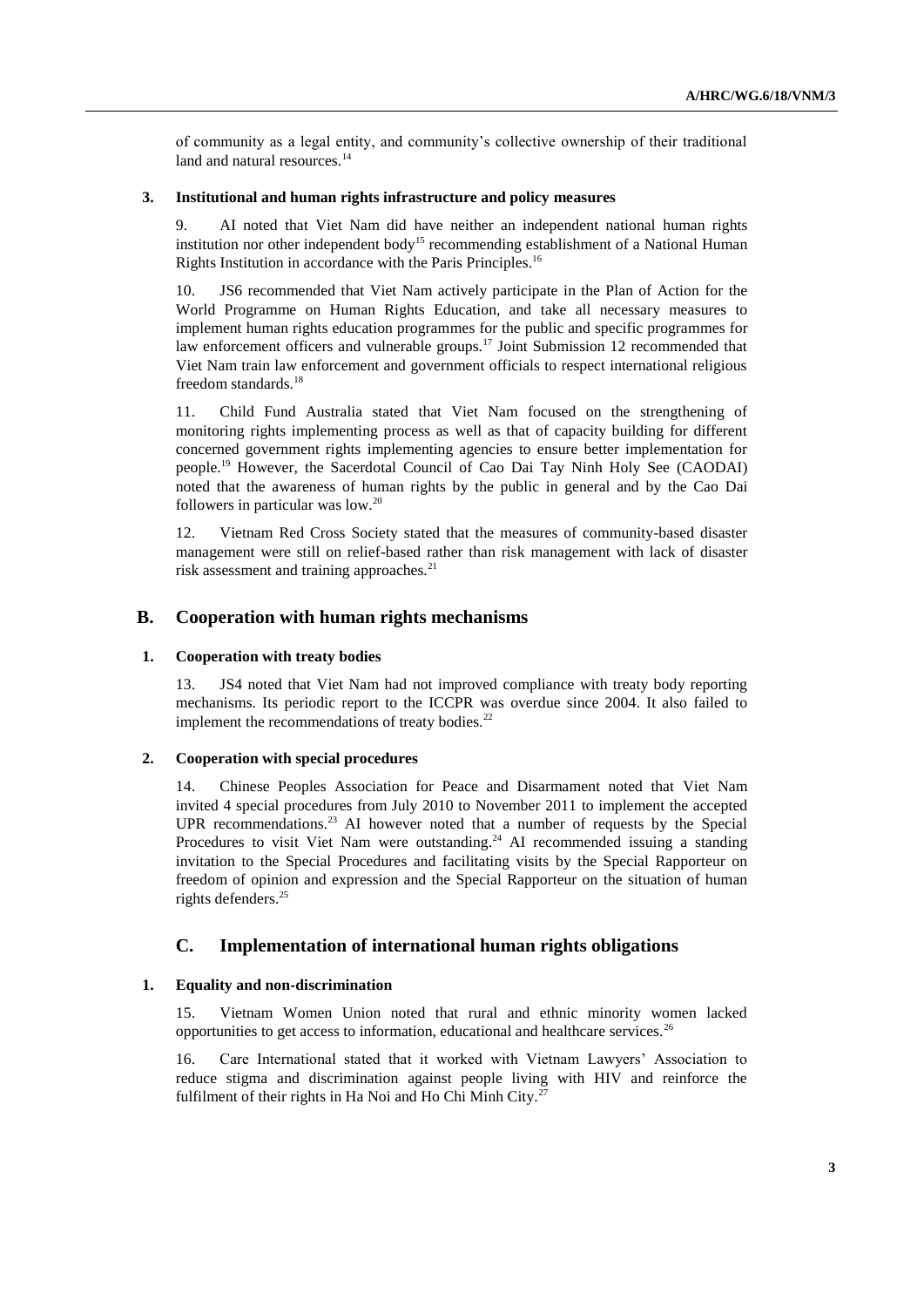17. JS6 noted that members of the LGBT community faced different types of discrimination including denial of services and discrimination in employment.<sup>28</sup>

# **2. Right to life, liberty and security of the person**

18. AI noted that since the previous review, Viet Nam has made some welcome progress in reducing the scope of the death penalty: the number of capital crimes is now 21, compared to 29 previously. AI expressed concern that there has been no change regarding the lack of transparency over the use of the death penalty, with statistics classified as a "state secret" since January  $2004.<sup>29</sup>$ 

19. AI also noted that in July 2011, the authorities amended the Law for Enforcement of Criminal Verdict to change the method of execution from firing squad to lethal injection, on the grounds that it was more humane. A delay in implementation of the use of lethal injection, due to a 2011 EU ban on export of the required drugs, had resulted in no executions being carried out since January 2012. However, in May 2013, the law was amended to allow Viet Nam to source alternative drugs from elsewhere or to manufacture them in-country.<sup>30</sup> Similarly, JS4 noted that in May 2013, Vietnam adopted Decree 47/2013/ND-CP which legalizes the use of vaguely defined "domestic poisons" for execution, the effects of which are unknown. The Government announced it would begin the executions of 170 prisoners as soon as the law comes into effect on 27 June 2013. $31$ 

20. PeaceTrees Vietnam noted that over the last 35 years, more than 10,800 people in the Quang Tri Province had been killed or maimed by landmines and unexploded ordnance.<sup>32</sup>

21. JS5 stated that the State had detained and/or imprisoned dissidents and activists without trial or legal reason.<sup>33</sup> Front Line Defenders (FLD) also stated that a number of cases were reported of human rights defenders being arbitrarily arrested, not informed of the reasons for the arrest, denied access to lawyers and families for several weeks, and denied bail.<sup>34</sup> Joint Submission 9 (JS9) and FLD noted that human rights lawyers who represented human rights defenders or communities affected by human rights violations had been harassed and disbarred from their bar associations.<sup>35</sup>

22. JS5 stated that it was commonplace for political detainees to be held incommunicado with no access to legal representation in the first four months of detention. Additionally, in order to extract confessions, investigators sometimes resort to torture in the form of physical abuse, isolation, excessively lengthy interrogation sessions, sleep deprivation, and punitive placement of defendants in dark, airless, unsanitary, and solitary cells.<sup>36</sup> Joint Submission 11 recommended that Viet Nam halt all forms of mistreatment while in police custody and take all necessary steps to ensure the criminalization of torture and reparations for victims in line with international standards. $37$ 

23. CIVICUS noted that dozens of human rights defenders, including civil society activists, land rights activists and religious advocates remained in prison and subjected to extrajudicial forms of detention for their political or religious views.<sup>38</sup> JS5 expressed concern that Viet Nam had failed to ensure that all persons deprived of liberty are brought before a judge without delay.<sup>39</sup>

24. Boat People SOS stated that the practice of torture by police and security forces not only was pervasive but was a systematic and intrinsic part of the investigation and interrogation phase of detention. Torture was used to force the detainee to sign a confession or provide information, to punish detainee, or to intimidate the detainee from engaging in future acts of peaceful dissent or independent religious activity.<sup>40</sup>

25. Human Rights Watch (HRW) recommended that Viet Nam release all people imprisoned, detained, or placed under house arrest, administrative detention, or involuntary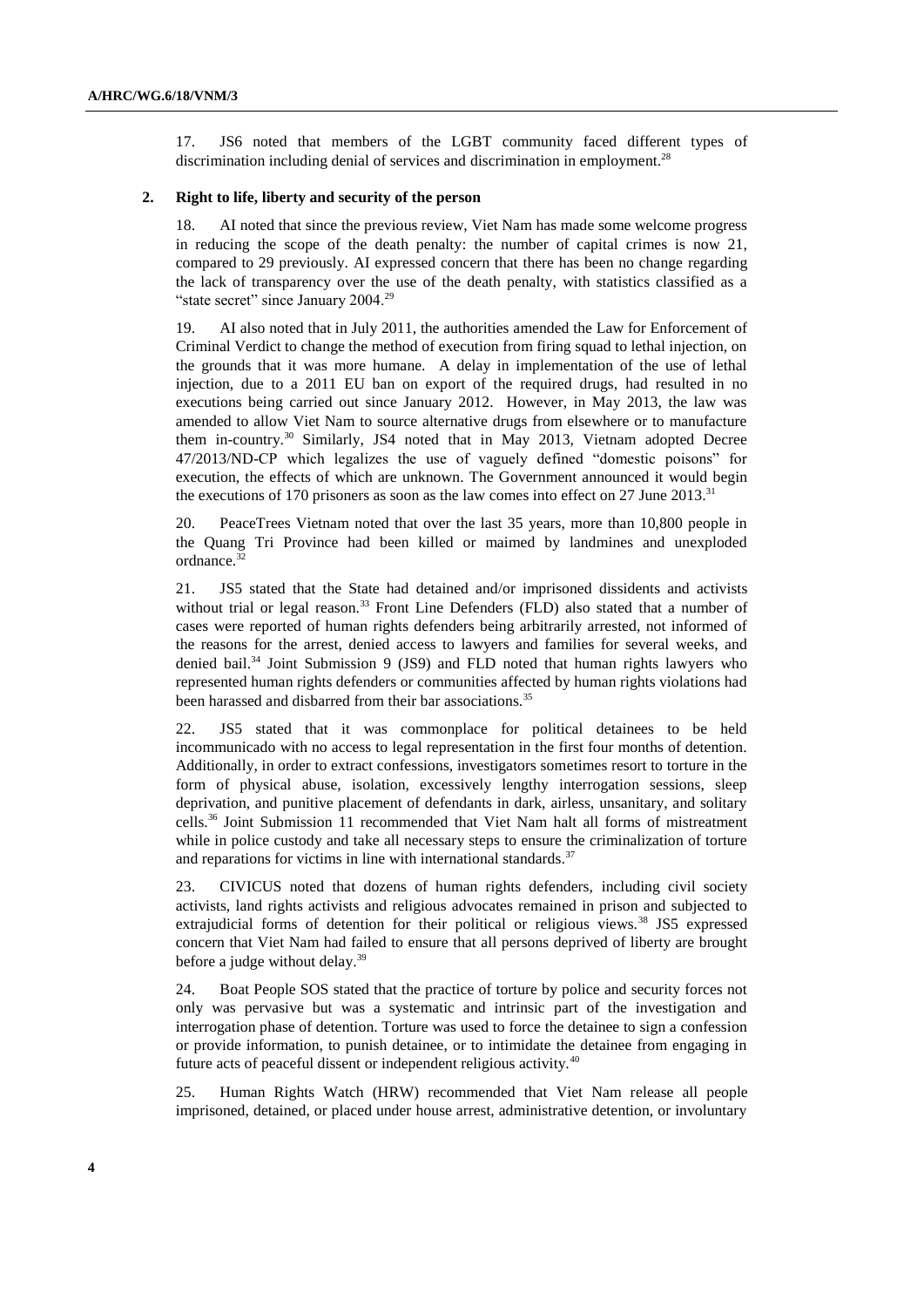commitment to mental hospitals or Social Protection Centers for the peaceful expression of political or religious beliefs, for exercise of socio-economic or cultural rights, or for promoting or protecting the rights of journalists, lawyers, bloggers, religious believers, workers and other persons exercising their rights. It should also drop all charges against and put a stop to harassment or intimidation of all such people.<sup>41</sup>

26. Coalition to Abolish Modern-Day Slavery in Asia noted that the Viet Nam's National Assembly passed the anti-trafficking in persons (ATIP) law. CAMSA noted that the 2011 ATIP law was substantively flawed and fundamentally out of line with the Palermo Protocol as the definition of trafficking in persons in the law protects governmentsanctioned labour export companies from being implicated in the act of labour trafficking.<sup>42</sup>

27. According to JS4, victims of trafficking who escape and return to Vietnam have no legal protection. Many rural women find that their land has been confiscated during their absence. If they have children born overseas, the children are not entitled to the obligatory residence permit, or "hộ khẩu", and become illegal citizens, deprived of the right to education and health care.<sup>43</sup>

28. CAMSA further stated that the Ministry of Labour War Invalids and Social Affairs (MOLISA) operated and managed the labour export programme, through which many Vietnamese had been trafficked. The Government had expressly suppressed the voice of those who expose labour trafficking under this government-run programme and demand justice, threatening them and their family members with punishment. State-owned labour export companies involved in human trafficking continued to operate with impunity. Stateowned banks had placed many victims in debt bondage and held the titles of their homes and farmlands. More than being merely complicit, MOLISA ran a national programme that is a hotbed for labour trafficking.<sup>44</sup>

29. JS3 recommended that Vietnam should amend its Penal Code to include specific provisions specifically prohibiting sexual exploitation of children in travel and tourism, making travel arrangements with the purpose of sexually exploiting children, printing or publishing information intended to promote child sex tours.<sup>45</sup>

30. JS3 also recommended that the Government increase the capacity of public services to provide adequate care and protection for all child victims of commercial sexual exploitation, including children from foreign countries.<sup>46</sup>

31. Global Initiative to End All Corporal Punishment of Children stated that in Viet Nam, corporal punishment of children was lawful despite the Government's stated intention to reform the law, and the repeated recommendations to prohibit corporal punishment by the Committee on the Rights of the Child. $47$ 

#### **3. Administration of justice, including impunity, and the rule of law**

32. AI expressed concern that the justice system lacks independence and is used to repress perceived opposition to the government, its policies and practices. <sup>48</sup> Specifically, AI noted that trials of peaceful activists were routinely unfair falling far short of international standards of fairness. There was no presumption of innocence, and there was lack of effective defence and no opportunity to call witnesses. Attempts by defendants to make statements in court were often cut short. Judgements were apparently decided beforehand, and trials commonly lasted only a few hours.<sup>49</sup> JS4 stated that defence counsel could not sincerely defend prisoners without risking harassments, expulsion from the bar and even imprisonment themselves.<sup>50</sup>

33. JS4 stated that since its last UPR, Viet Nam had conducted a series of major political trials which contravened standards of fairness and impartiality. Detainees were held virtually incommunicado during pre-trial detention, often beyond legal limits. With little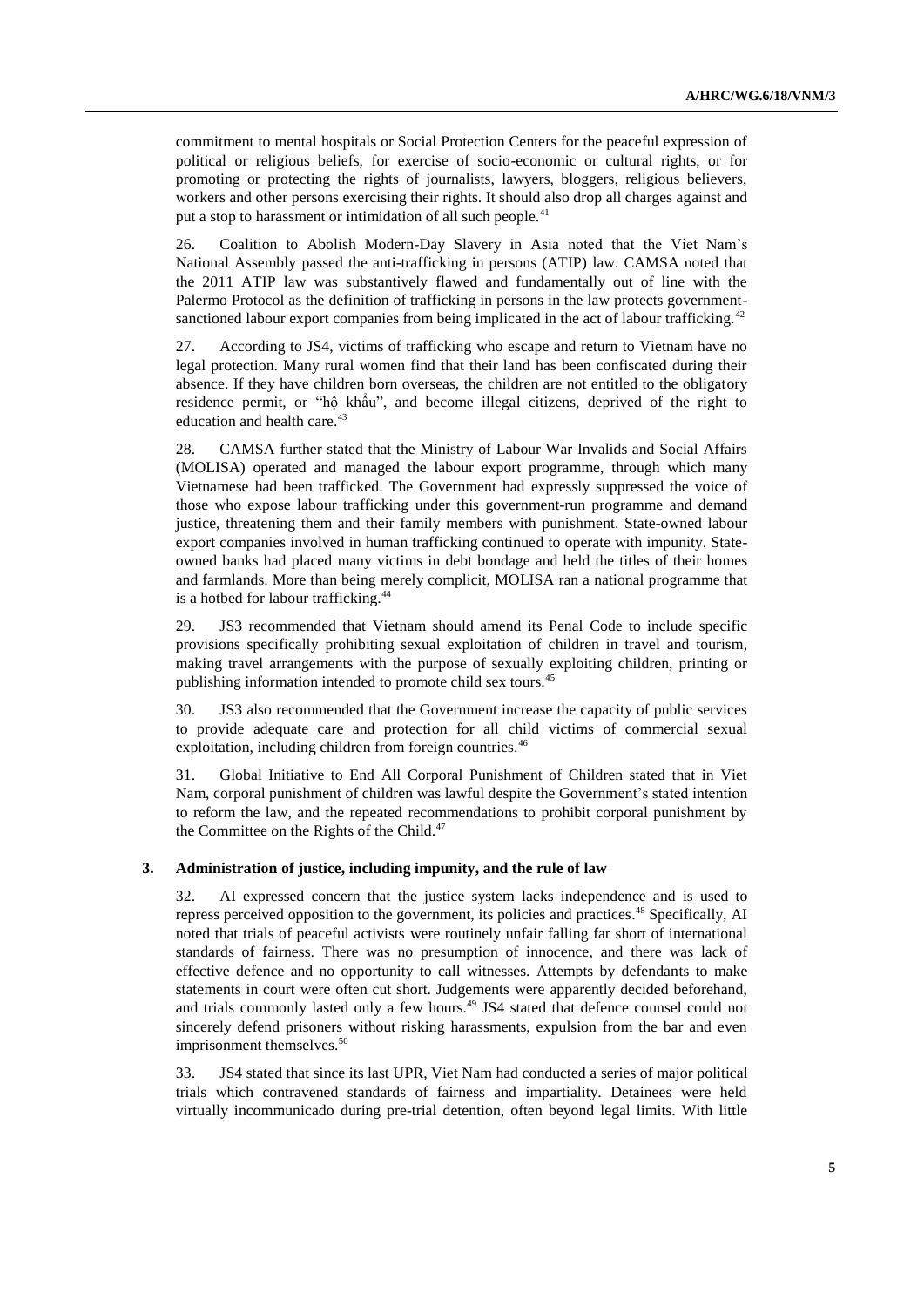access to legal counsel, they were unable to prepare their defence. Trials were closed to the public and family members, and media and diplomatic observers were restricted or banned.<sup>51</sup> JS5 and Norway Bar Association expressed similar concerns.<sup>52</sup>

34. JS9 stated that the Viet Nam Bar Federation and the local Bar Associations were not independent noting that if a lawyer criticizes the Communist Party or the Government, the local Bar Association can expel the member on that basis.<sup>53</sup>

35. JS1 expressed serious concerns about the ill-treatment of prisoners in detention, including orchestrated attacks, lack of medical care, and unfair trials. There was also widespread surveillance and harassment of dissident writers and their families, particularly whilst serving probationary sentences.<sup>54</sup> JS4 expressed similar concerns.<sup>55</sup>

36. JS6 recommended that Viet Nam strengthen the monitoring mechanism on conditions of detentions; impartially investigate incidents of homicides or injures in detention and disclose monitoring results, compensate for torture victims and their relatives, guarantee the right to meet and communicate with lawyers and family members of detainees and inmates, improve physical conditions of detention centres and prisons, and ensure effective trainings for law enforcement officers on national law and international human rights standards.<sup>56</sup>

### **4. Right to privacy, marriage and family life**

37. Centre for Community Development and Social Work (CODES) recommended that Viet Nam amend the current Press Law towards stricter regulations and procedures to collect private information published on electronic media with the permission of the individuals involved, especially the private information of children.<sup>57</sup>

38. JS6 recommended that Viet Nam establish a national database on situation of orphans, abandoned and homeless children, develop an independent monitoring body for child rights, expand community-based child protection system and foster care, and develop comprehensive criteria for child care centres with special attention of children at risks.<sup>58</sup>

39. JS6 and iSEE further recommended that Viet Nam ensure the equal right to marriage for all persons, regardless of their sexual orientation.<sup>59</sup>

## **5. Freedom of movement**

40. Bloc8406 and JS5 stated that there had been numerous incidents where Vietnamese citizens were denied to leave and return to Viet Nam.<sup>60</sup> JS4 noted that "netizens" had been denied the right to freedom of movement without justification. Several bloggers were prevented from travelling overseas.<sup>61</sup> FLD noted that human rights defenders who are high profile or have been under surveillance were routinely prevented from going abroad. Human rights defenders who have served a jail sentence had also been prevented from travelling upon their release. Human rights defenders under probation could not travel outside of designated areas and are denied passports.<sup>62</sup>

# **6. Freedom of religion or belief, expression, association and peaceful assembly, and right to participate in public and political life**

41. Hoa Hao Buddhist Church National Board noted that the Constitution and laws of Viet Nam stipulated that all citizens have freedom of religion and belief.<sup>63</sup> However, JS5 stated that numerous State-imposed barriers remained on the free practice of religion, including restriction on registration, intervention in religious organizations' internal affairs, State approval of appointments for church leadership, and restrictions on proselytizing.<sup>64</sup>

42. Christian Solidarity Worldwide (CSW) and Joint Submission 10 (JS10) noted that a new "Decree" on religious organizations and religious activities which came into effect in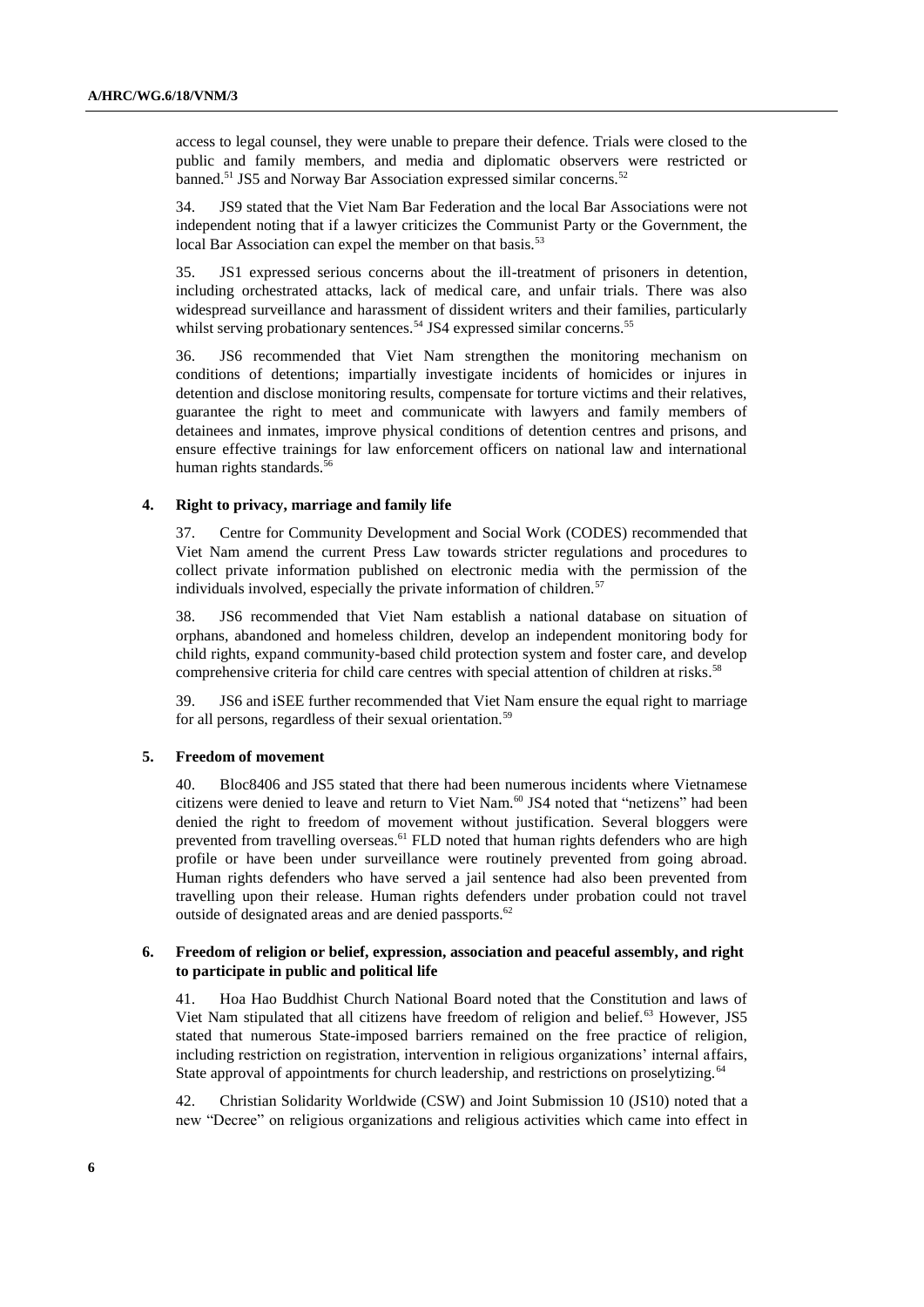2013 added new obstacles to the process of registration for religious organizations and includes vague references to "national unity" which creates opportunities for officials to arbitrarily reject applications.<sup>65</sup>

43. Jubilee Campaign stated that people of both registered and unregistered religious groups suffered from persecution. They often had their personal items/homes destroyed, property seized and were subjected to beatings, false arrests, sham trials and death.<sup>66</sup>

44. Vietnam's Interfaith Confederation recommended that Viet Nam respect the right of religious organizations to decide on internal matters, including the right to select trainee and train priests and monks, appoint office holders, the right to private property, the right to preach, to provide education, to carry out charity work, the right to liaise with fellow religious institutions overseas.<sup>67</sup> United Caodai Tayninh Holy See Overseas recommended that Viet Nam ensure that *Caodaist* followers are free to produce religious books.<sup>68</sup>

45. JS4 stated that since the last UPR, the authorities had intensified repression against United Buddhist Church of Viet Nam (UBCV) members, subjecting UBCV leaders to beatings, house arrest and surveillance, harassing Buddhists who frequent "reactionary" UBCV Pagodas and smashing Buddha statues. 69

46. According to Bloc8406, religious activities deemed to threaten the authority of the Communist Party of Vietnam (CPV) are banned or carefully monitored and controlled.<sup>70</sup> According to CIVICUS, Viet Nam maintains one of the most restrictive media environments in the world. Dozens of journalists and "netizens" remain in prison for reporting on sensitive topics and questioning official government policy. Furthermore, the Government continues to drastically limit access to information in the country through widespread censorship of the internet and strict controls over domestic media outlets.<sup>71</sup>

47. According to AI, no discernible progress has been made in implementing recommendations to guarantee the right to freedom of expression.<sup>72</sup> Joint Submission 8 (JS8) stated that to date, the Government had not implemented nor chosen to undertake any of the recommendations it had accepted in the field of freedom of expression in the country.<sup>73</sup> AI further stated that since the previous review, severe restrictions on freedom of expression continued, with those critical of government policies harshly sanctioned. Individuals at risk included pro-democracy activists, bloggers and those calling for social and economic reform or protesting about environmental issues, land confiscation and eviction, and for labour rights. According to AI, speaking out about sensitive issues such as corruption and Viet Nam's relationship with China and territorial disputes is generally not tolerated.<sup>74</sup>

48. JS8 noted that a complex screening mechanism involving the registration of publications with the authorities, the active role of the authorities in the editing process prior to publication (either directly or through the delegation of the editing to a government-approved chief-editor), the issuance of various permits, and the provision of copies of a printed work to the authorities for verification purposes severely restrict the freedom to publish in Viet Nam.<sup>75</sup> Reporters Sans Frontieres recommended that Viet Nam put an end to censorship, mass surveillance, and all acts of harassment, including at the judicial level, against all actors dealing with information.<sup>76</sup>

49. HRW noted that the Government did not allow independent or privately owned media outlets to operate. It exerted strict control over radio and TV stations and written publications. Criminal penalties applied to those who disseminate materials deemed to oppose the Government, threaten national security, reveal state secrets, or promote "reactionary" ideas.<sup>77</sup>

50. AI noted that vaguely-worded offences in the national security section of the Penal Code were used to criminalize peaceful political and religious dissent. AI cited three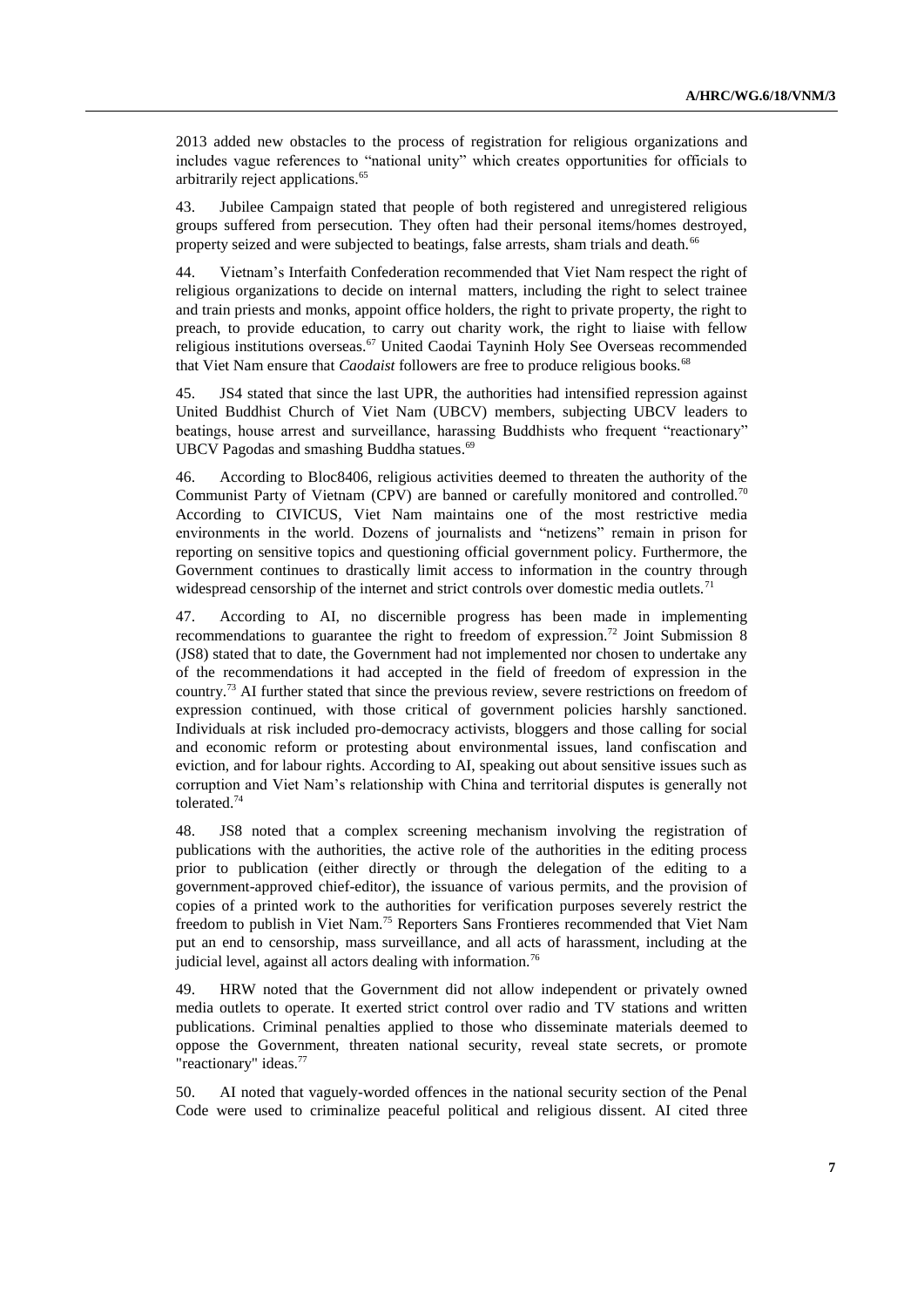examples of prominent bloggers, including Truong Duy Nhat, Pham Viet Dao and Dinh Nhat Uy, who were arrested on 26 May, 13 June and 15 June 2013 respectively, and charged under Article 258 for their criticism of the government in their writing. AI also stated that despite the criminalization of freedom of expression, bloggers and others continued to find ways to circumvent restrictions and to communicate amongst themselves and with their audiences. They were also using new ways to express their views, which had been met with equal intolerance by the authorities.<sup>78</sup> Freedom Now recommended that Viet Nam revise provisions of the Penal Code, specifically Articles 78 through 92 and Article 258 to specifically protect the right to peaceful freedom of expression, association, and religion.<sup>79</sup>

51. JS4 noted that a draft Internet Decree under preparation was fatally flawed and inconsistent with international human rights law and standards. If adopted in its current form, the Decree would oblige Internet companies to cooperate with the Government in enforcing a range of vaguely-defined prohibited acts of expression.<sup>80</sup>

52. JS1 recommended that Viet Nam: refrain from harassing, threatening, criminalising or arresting writers, journalists, bloggers, political activists and other human rights defenders for reasons connected to their peaceful activities, including the legitimate exercise of their freedom of expression rights; and release writers, journalists, bloggers, political activists and other human rights defenders currently in detention for reasons connected to their peaceful activities, including the legitimate expression of their views.<sup>81</sup>

53. According to JS1, there is complete government control over print and broadcast journalism as all news publications in Viet Nam are owned and controlled by the Government.<sup>82</sup> CIVICUS expressed similar concerns.<sup>83</sup>

54. AI expressed concern about laws and decrees on internet use, which served to encourage self-censorship and place practical obstacles in the way of free access to information and to the internet.<sup>84</sup> JS8 recommended that Viet Nam remove all restrictions and arbitrary interference on the operation and use of Internet that violate the right to freedom of expression and end practices such as censorship and surveillance.<sup>85</sup>

55. JS4 noted that there were no independent local non-governmental organizations. All associative activity was strictly controlled by the CPV and the Vietnam Fatherland Front.<sup>86</sup>

56. CIVICUS stated that in direct contrast to the privileges afforded to "associations with special characteristics," civil society groups not under the auspices and control of the Government were subjected to discriminatory limitations on their activities, including blanket restrictions on conducting advocacy work.<sup>87</sup> CIVICUS also stated that registration requirements for civil society groups were patently discriminatory, providing the Government with undue discretion to preclude the establishment of civil society organizations with objectives perceived to contravene the interests of the state and the CPV. <sup>88</sup> JS5 expressed similar concerns.<sup>89</sup>

57. JS6 recommended that Viet Nam develop a comprehensive legal framework which recognizes civil society and civil society organizations as official stakeholders in the public policy process through the promulgation and implementation of the Law on Association and Law on Demonstration, revise vague provisions in the Criminal Code which could impair the enjoyment of human rights and fundamental freedoms and remove limitations of areas of NGO operation.<sup>90</sup>

58. CIVICUS noted that in practice, the threat of government reprisals greatly discouraged groups from holding demonstrations and protests. Moreover, the free exercise of the right to peaceful assembly was severely undermined by unwarranted disruptions and the use of excessive force by security officials. Government forces continued to utilize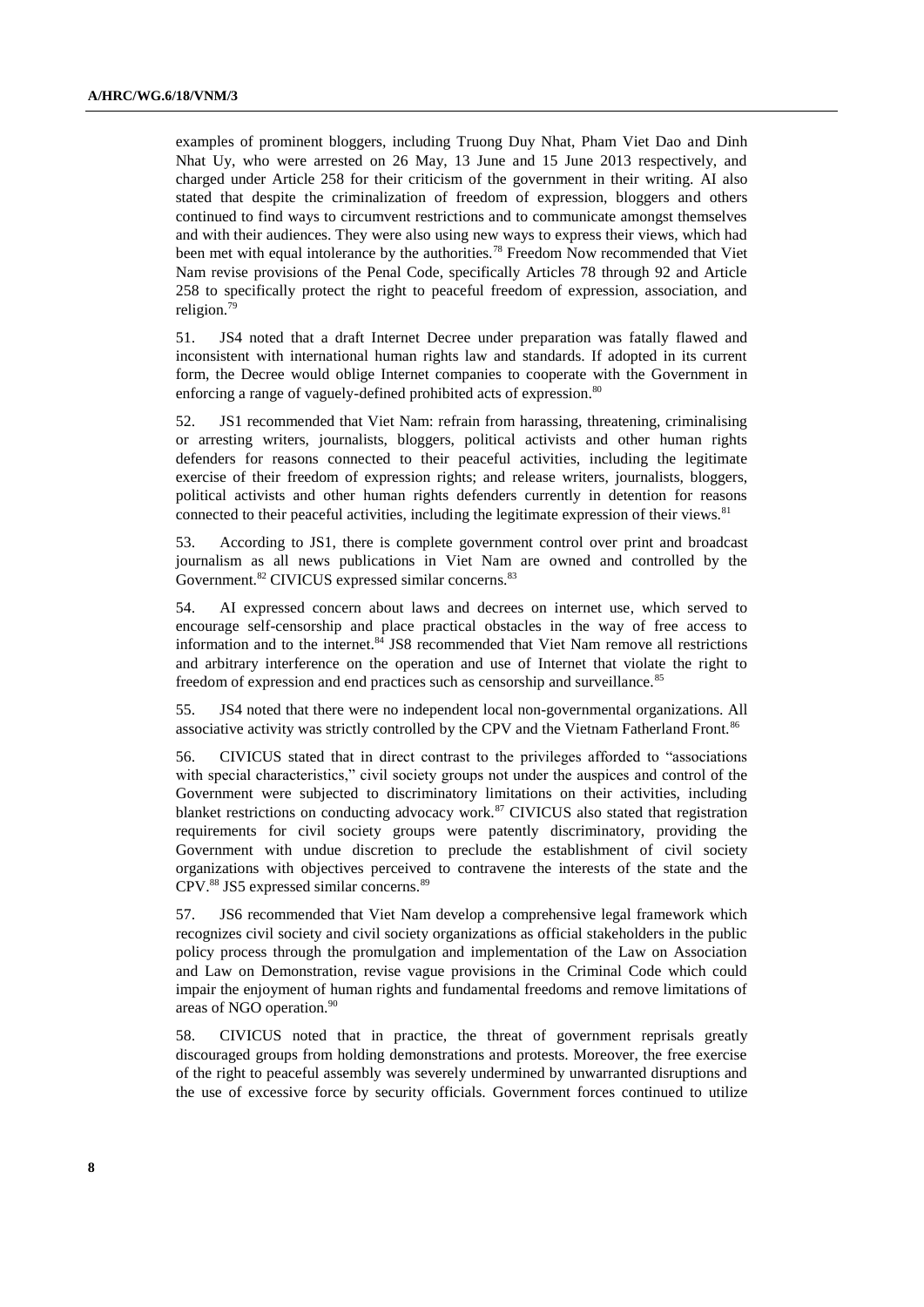various extra-legal measures to pre-emptively disrupt and prevent citizens and activists from holding public rallies and demonstrations. $91$ 

59. Bloc8406 stated that all National Assembly and Government offices' candidates were handpicked by the CPV through its subordinate the Vietnam Fatherland Front and people were asked to simply cast their votes.<sup>92</sup> Bloc8406 called on the Government to hold free and fair general elections of the National Assembly and all government offices with international observers. It also recommended that the Government set up an independent Electoral Commission.<sup>93</sup> JS6 recommended that Viet Nam take concrete measures to facilitate women's political participation at all levels and reform election process to ensure equal opportunities for independent candidates and create democratic mechanism to engage civil society organizations in the monitoring of the electoral process.<sup>94</sup>

#### **7. Right to work and to just and favourable conditions of work**

60. United Farmers and Workers Organization noted that the Government not only directly managed all labour unions formed in state-owned enterprises, corporations, economic or manufacturing consortiums but also pushed for the formation of labour unions in private or foreign-owned enterprises to control all workers.<sup>95</sup>

61. According to CIVICUS, the right to freedom of association and to collective bargaining for unions remains severely curtailed. Workers are prohibited from establishing or joining unions not endorsed by and officially affiliated with the Vietnam General Confederation of Labour (VGCL). The right to strike is drastically limited. Strikes involving the public sector or directly impacting state-owned industries are strictly prohibited, while unions are banned from holding strikes pertaining to 54 sectors considered vital to maintenance of the economy and defence. <sup>96</sup> JS4 expressed similar concerns.<sup>97</sup>

62. JS6 recommended that Viet Nam recognize the right to freely establish and join trade unions of workers, especially to implement collective bargaining mechanism, improve capacity of the labour inspection system, implement comprehensive programmes to raise awareness of all workers and employers about their rights and responsibilities, and engage with civil society organizations to monitor the implementation of labour rights.<sup>98</sup>

### **8. Right to social security and to an adequate standard of living**

63. JS4 noted that *hộ khẩu* was an obligatory permit which gives access to housing ownership, health care, education and other key public social services. People without permanent residence status ("temporary migrants" of KT3 and KT4 status) had to pay higher prices for electricity and pipe water consumption compared to local residents. The *hộ khẩu* was also required to obtain birth certificates for new-borns. Parents who are refused *hộ khẩu* cannot obtain birth certificates, and thus cannot register their children for schooling.<sup>99</sup> Vietnam Association of the Elderly noted that not much support services had been provided for the elderly especially in remote areas.<sup>100</sup>

64. All India Peace and Solidarity Organisation stated that housing development policies and programmes had been designed for people with low income, especially for those working in industrial zones, students, the poor in rural or urban areas.<sup>101</sup> However, JS5 noted that land evictions had been conducted by armed policemen, and even military troops, causing injuries and severe trauma among evictees.<sup>102</sup> JS5 recommended that Viet Nam put in place appropriate procedural protection and due process in the event of forced evictions.<sup>103</sup>

65. HRW noted that forced evictions had led to violent confrontations between people alleging violation of their land rights and the authorities.<sup>104</sup> Con Dau Parishioners' Association (CDPA) recommended that Viet Nam suspend all further expropriations of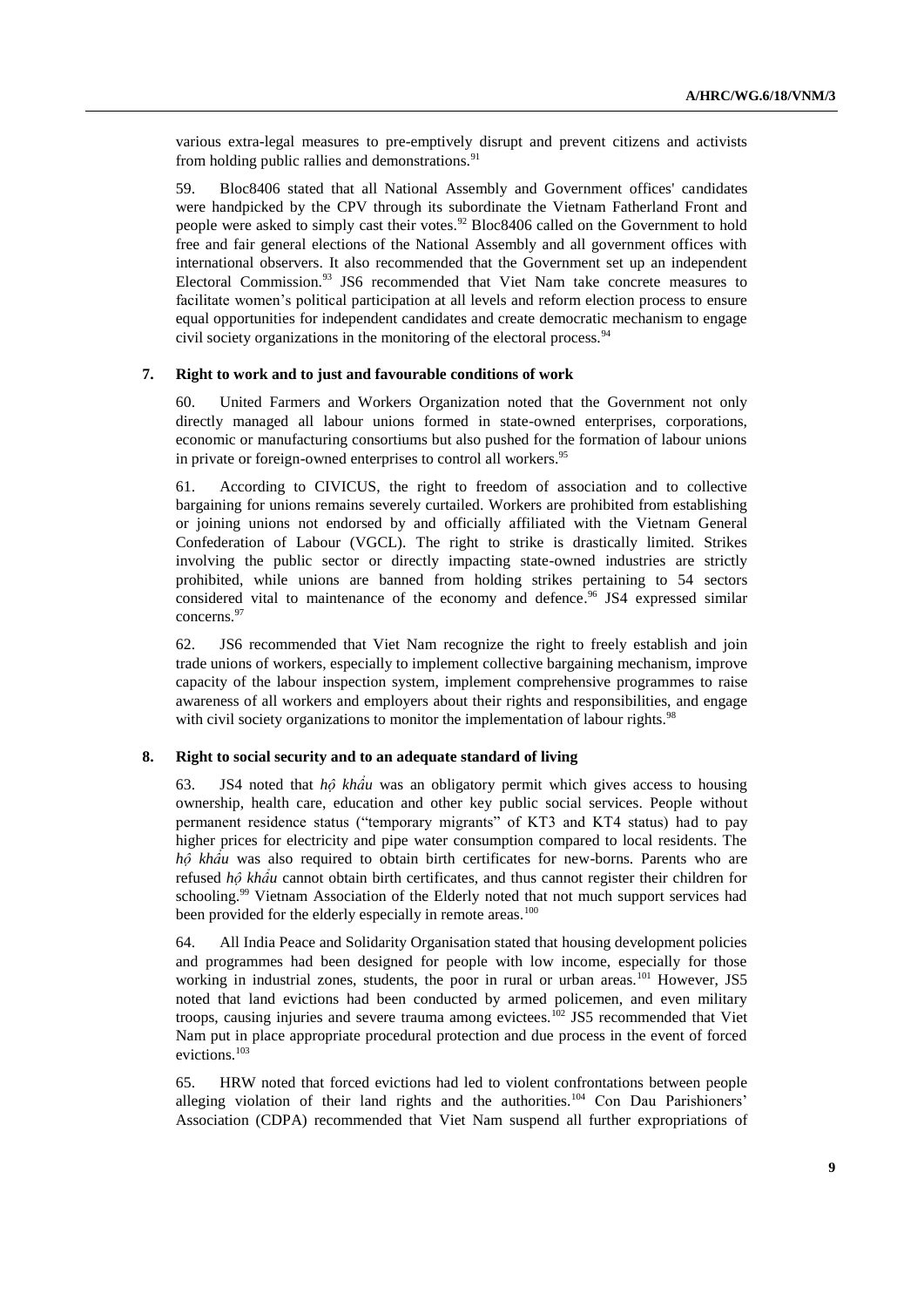lands so as not to violate the properties of additional foreign nationals, set up a transparent process for land expropriations, and allow sufficient time for land owners to verify and assert their ownership over the targeted real properties.<sup>105</sup>

66. JS6 recommended that Viet Nam introduce a comprehensive national housing policy including social housing programmes to ensure for the access to such social housing programmes and the needs of disadvantaged groups, including the urban poor people.<sup>106</sup>

### **9. Right to health**

67. William J. Clinton Foundation noted that HIV/AIDS was a significant threat to the health and livelihoods of people in Viet Nam.<sup>107</sup>

68. AAPSO referred to the Government efforts to provide facilities for the victims of Agent Orange to improve their health.<sup>108</sup> Similarly Vietnam Association for Victims of Agent Orange/Dioxin stated that Agent Orange victims' specific needs were immense, including conditions for healthy life, housing, money for daily food, medicine, medical examinations and treatment.<sup>109</sup>

69. Khmers Kampuchea-Krom Federation (KKF) recommended that Viet Nam strengthen the pro-poor health policies to ensure that all Khmer-Krom people have access to quality health services. $110$ 

70. iSEE noted that in many cases, doctors denied medical care to patients who are gay or transgender because of their sexual orientation and gender identity.<sup>111</sup>

#### **10. Right to education**

71. JS10 stated that the Government continued to exclude religious organizations from meaningful educational activities thus condemning future generations to ignorance and competitive disadvantage through the Party's control and disastrous education policy.<sup>112</sup>

72. International Network for Diplomacy Indigenous Governance Engaging in Nonviolence Organizing for Understanding & Self-Determination (INDIGENOUS) noted that Khmer Krom children were not able to learn in their mother tongue in schools of the state. There was no educational material in indigenous language of Khmer Krom. These state practices resulted in a higher rate of dropout of Khmer youth from school.<sup>113</sup> KKF expressed a similar concern.<sup>114</sup>

#### **11. Persons with disabilities**

73. The Association of Supporting Viet Nam Handicapped and Orphans (ASVHO) stated that whereas favourable conditions were being created for voluntary social organizations to participate actively in ensuring human rights of people with disabilities, there existed many barriers affecting ensuring the human rights of people with disabilities.<sup>115</sup>

74. JS6 recommended that Viet Nam take all necessary measures to enable persons with disabilities to equally access education, vocational training and employment with special attention on capacity building for inclusive education and non-discrimination in employment.<sup>116</sup>

### **12. Minorities and indigenous peoples**

75. Bangladesh Peace Council (BPC) and Vietnam Peace Committee noted that ethnic minorities were encouraged to participate in the political system, social administration and public management. 117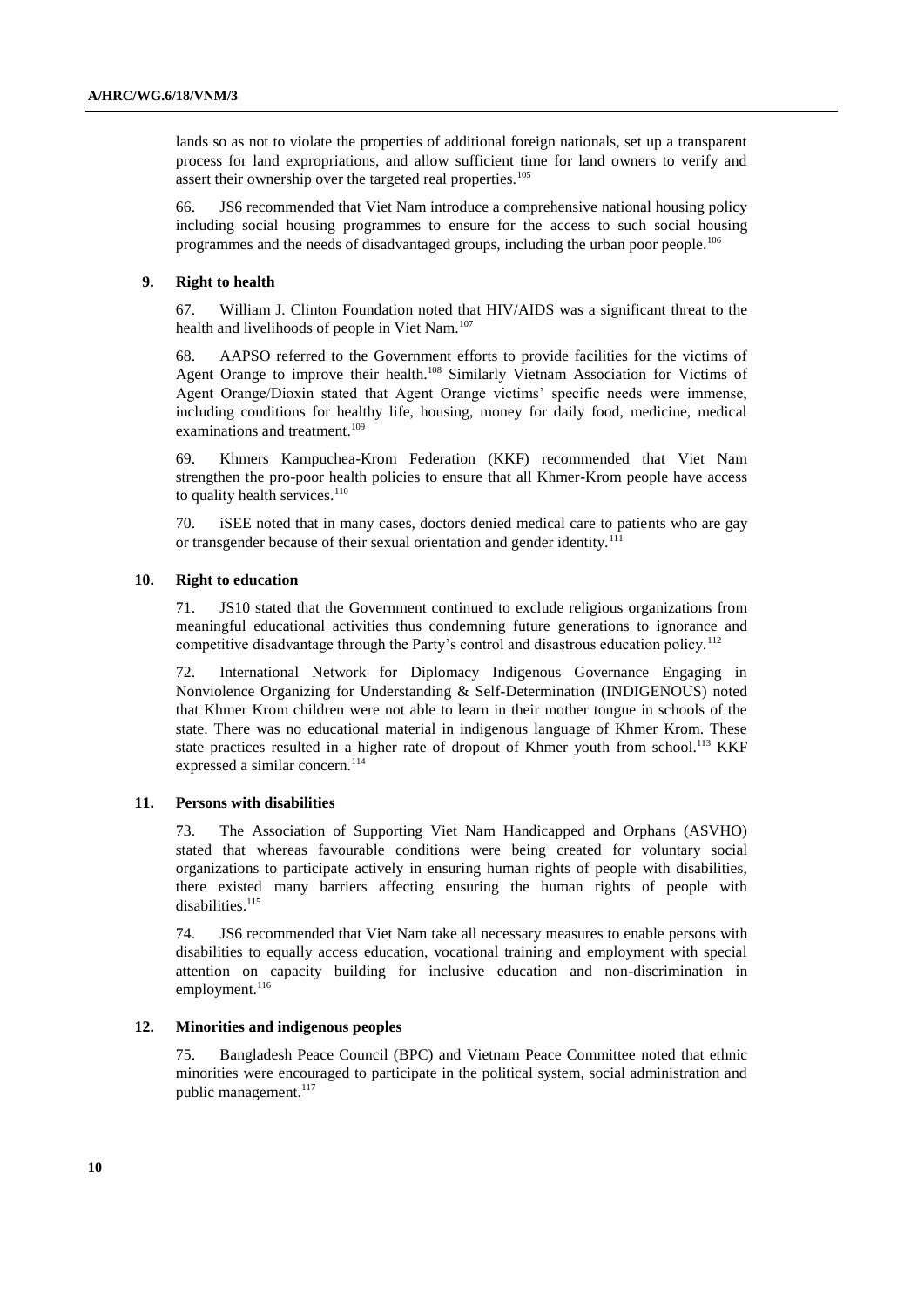76. Joint Submission 2 (JS2) noted that Viet Nam was among the nations endorsing the "UN Declaration on the Rights of Indigenous Peoples", yet it had declared that there were "no indigenous peoples in Viet Nam," and until today, no translation of the UN Declaration into Vietnamese or any indigenous languages had ever been made by the Vietnamese authorities. Few Vietnamese citizens knew anything about the UN Declaration.<sup>118</sup> JS2 and Unrepresented Nations and Peoples Organization (UNPO) recommended that Viet Nam recognize the *Montagnards*, Khmer Krom, Cham and other indigenous peoples as indigenous with the rights accorded to them under the Declaration. JS2 recommended that the UN Declaration be translated on all Vietnam Government websites in the languages of indigenous peoples. $119$ 

77. JS2 stated that the Government continued to arrest, torture and jail *Montagnard* Christians. There were currently over 400 *Montagnard* Christians in prison for their religious or political beliefs. Between 2001 and 2004, over 400 *Montagnard* house churches were destroyed, and hundreds of *Montagnards* were arrested and imprisoned for their participation in demonstrations that objected to the policy of land confiscation and religious rights. Most of these house churches remained closed and practically all *Montagnard* prisoners remained in detention to date. *Montagnard* Christians were often forced to renounce their faith, and they were beaten. Many suffered solitary confinement and torture.<sup>120</sup> UNPO recommended that Viet Nam allow full, impartial and transparent investigations into reports of violence against indigenous and minority communities, and ensure that perpetrators of such violence are brought to justice.<sup>121</sup>

78. Joint Submission 7 (JS7) noted that lack of secure land tenure as well as unlawful appropriation of land by government officials and their associates had led to loss of farm land and increased poverty among the Hmong in their traditional home provinces in the Northern Highlands.<sup>122</sup> JS7 recommended that Viet Nam create a process and mechanism to return the ancestral lands of the Hmong that have been confiscated against their will and without fair compensations.<sup>123</sup>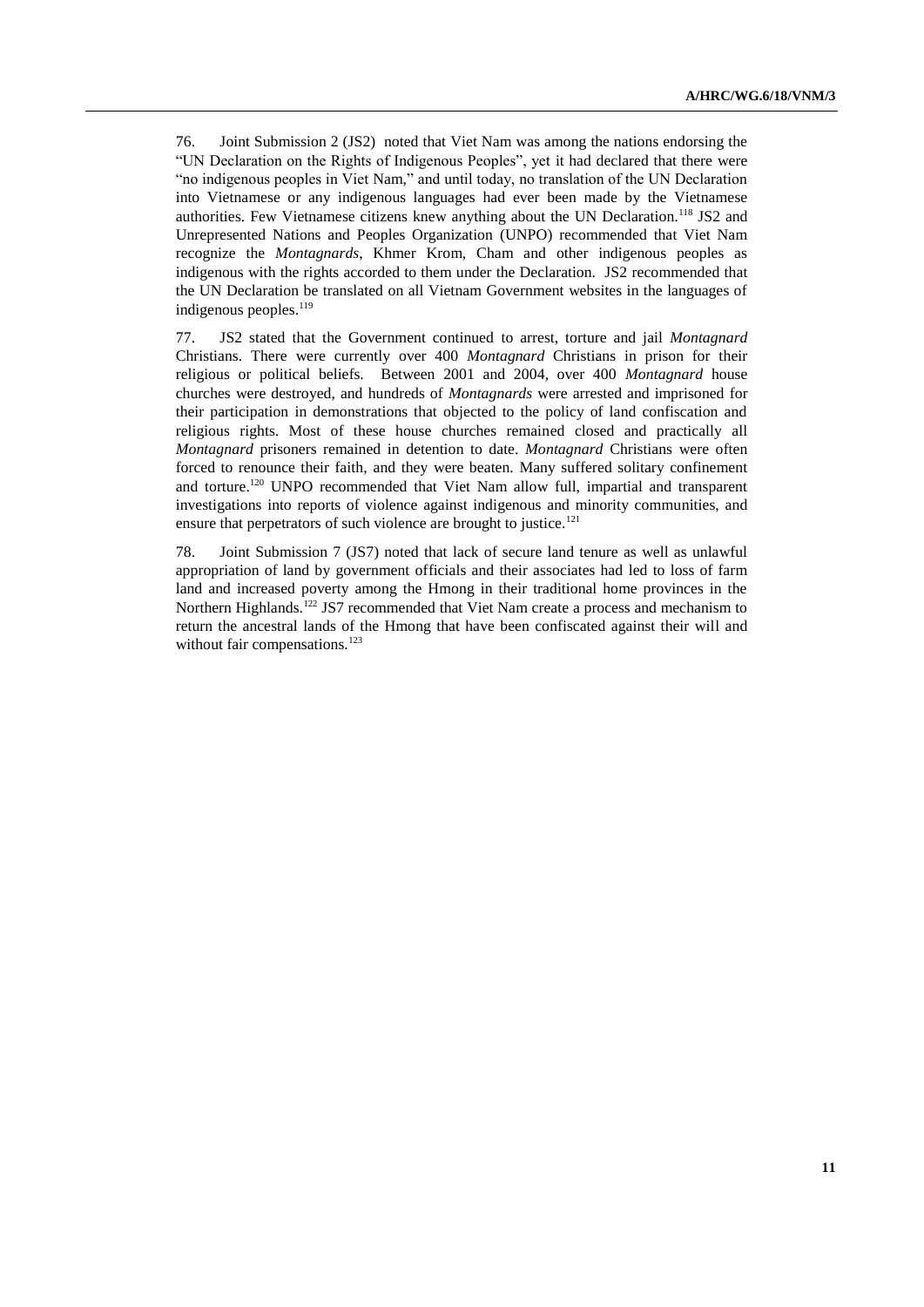*Notes*

| 1             | submissions are available at: www.ohchr.org: |       | The stakeholders listed below have contributed information for this summary; the full texts of all original               |
|---------------|----------------------------------------------|-------|---------------------------------------------------------------------------------------------------------------------------|
| Civil society |                                              |       |                                                                                                                           |
|               | Individual submissions                       |       |                                                                                                                           |
|               | <b>AAPSO</b>                                 |       |                                                                                                                           |
|               |                                              |       | AAPSO, (Cairo, Egypt);                                                                                                    |
|               | AI                                           |       | Amnesty International (London, UK);                                                                                       |
|               | <b>AIPSO</b>                                 |       | All India Peace & Solidarity Organisation (New Delhi, India);                                                             |
|               | <b>ASVHO</b>                                 |       | Association of Supporting Viet Nam Handicapped and Orphans<br>(Hanoi, Viet Nam);                                          |
|               | <b>Bloc8406</b>                              |       | Bloc8406 (Chipping Norton, NSW, Australia);                                                                               |
|               | <b>BPC</b>                                   |       | Bangladesh Peace Council (Dhaka, Bangladesh);                                                                             |
|               | <b>BPSOS</b>                                 |       | Boat People SOS (Falls Church, Virginia, USA);                                                                            |
|               | CAMSA                                        |       | Coalition to Abolish Modern-Day Slavery in Asia (Falls Church,                                                            |
|               |                                              |       | Virginia, USA);                                                                                                           |
|               | <b>CAODAI</b>                                |       | Cao Dai Holy See (Westminster, CA, USA);                                                                                  |
|               | <b>CARE</b>                                  |       | Care International in Viet Nam (Hanoi, Viet Nam);                                                                         |
|               | <b>CDPA</b>                                  |       | Con Dau Parishioners Association (Cary, North Carolina, USA);                                                             |
|               | ${\rm CFA}$                                  |       | Child Rights Australia (Hanoi, Viet Nam);                                                                                 |
|               | <b>CIVICUS</b>                               |       | CIVICUS: World Alliance for Citizen Participation (Johannesburg,                                                          |
|               |                                              |       | South Africa);                                                                                                            |
|               |                                              |       |                                                                                                                           |
|               | <b>CODES</b>                                 |       | Centre for Community Development and Social Work (Hue, Viet                                                               |
|               |                                              | Nam); |                                                                                                                           |
|               | <b>CPAPD</b>                                 |       | Chinese People's Association for Peace and Disarmament (Beijing,<br>China);                                               |
|               | <b>CSVC</b>                                  |       | Committee for Solidarity of Vietnamese Catholics (Hanoi, Viet Nam);                                                       |
|               | <b>CSW</b>                                   |       | Christian Solidarity Worldwide (New Malden, UK);                                                                          |
|               | FN                                           |       | Freedom Now (Washington DC, USA);                                                                                         |
|               | <b>FLD</b>                                   |       | Front Line Defenders (Dublin, Ireland);                                                                                   |
|               |                                              |       |                                                                                                                           |
|               | <b>GIEACPC</b>                               |       | Global Initiative to End All Corporal Punishment of Children<br>(London, UK);                                             |
|               | <b>HHBC</b>                                  |       | Hoa Hao Buddhist Church (An Giang Province, Viet Nam);                                                                    |
|               | <b>HRW</b>                                   |       | Human Rights Watch (New York, USA);                                                                                       |
|               | <b>INDIGENOUS</b>                            |       | International Network for Diplomacy Indigenous Governance<br>Engaging in Nonviolence Organizing for Understanding & Self- |
|               |                                              |       | Determination (Honolulu, USA);                                                                                            |
|               | iSEE                                         |       | Institute for Studies of Society, Economy and Environment (Hanoi,<br>Viet Nam);                                           |
|               | <b>JC</b>                                    |       | Jubilee Campaign (Fairfax, USA);                                                                                          |
|               | <b>KKF</b>                                   |       | Khmers Kampuchea-Krom Federation (Camden, USA);                                                                           |
|               | <b>NBA</b>                                   |       | Norwegian Bar Association (Oslo, Norway);                                                                                 |
|               | <b>NNIA</b>                                  |       | National Network of Indochina Activists (New York, USA);                                                                  |
|               | PeaceTrees                                   |       | PeaceTrees Vietnam (Seattle, USA);                                                                                        |
|               |                                              |       |                                                                                                                           |
|               | RSF                                          |       | Reporters Sans Frontieres (Paris, France);                                                                                |
|               | <b>UCTHSO</b>                                |       | United Caodai Tayninh Holy See Overseas (Dallas, USA);                                                                    |
|               | <b>UFWO</b>                                  |       | United Farmers and Workers Organization (Bangkok, Thailand);                                                              |
|               | <b>UNPO</b>                                  |       | Unrepresented Nations and Peoples Organization (The Hague, the<br>Netherlands);                                           |
|               | <b>VAE</b>                                   |       | Vietnam Association of the Elderly (Hanoi, Viet Nam);                                                                     |
|               | <b>VAVA</b>                                  |       | Vietnam Association for Victims of Agent Orange/Dioxin<br>(Hanoi, VietNam);                                               |
|               |                                              |       |                                                                                                                           |
|               | <b>VBS</b>                                   |       | Vietnam Buddhist Sangha (Hanoi, Viet Nam);                                                                                |
|               | <b>VFPC</b>                                  |       | Veteran For Peace Chapter #160 (Hanoi, Viet Nam);                                                                         |
|               | VIC                                          |       | Vietnam Interfaith Confederation (Essendon, Australia);                                                                   |
|               | <b>VJA</b>                                   |       | Vietnam Journalist's Association (Hanoi, Viet Nam);                                                                       |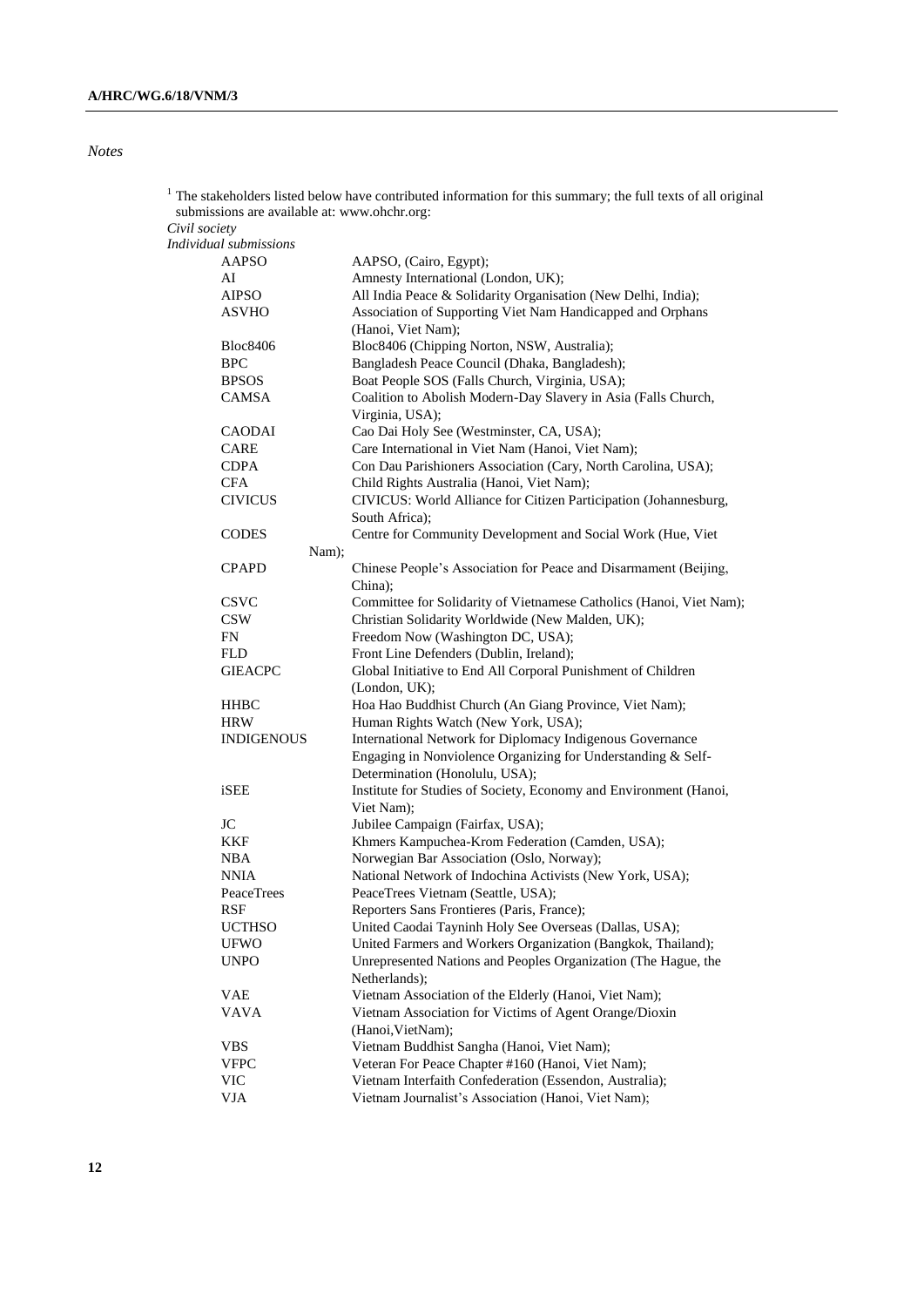| <b>VNRC</b>                       | Vietnam Red Cross Society (Hanoi, Viet Nam);                          |
|-----------------------------------|-----------------------------------------------------------------------|
| <b>VPAFW</b>                      | Vietnamese Physicians Association of the Freeworld (Quebec, Canada);  |
| <b>VPC</b>                        | Vietnam Peace Committee (Hanoi, Viet Nam);                            |
| <b>VPDF</b>                       | Vietnam Peace and Development Foundation (Hanoi, Viet Nam);           |
| <b>VVPI</b>                       | Vietnam Veterans Peace Initiative (Fresno, CA, USA);                  |
| VWU                               | Vietnam Women's Union (Hanoi, Viet Nam);                              |
| <b>WJCF</b>                       | William J. Clinton Foundation (Hanoi, Viet Nam);                      |
| <b>WPC</b>                        | World Peace Council (Athens, Greece);                                 |
| Joint submissions                 |                                                                       |
| JS1                               | Joint submission 1 submitted by: Pen International, English Pen,      |
|                                   | Article 19 and Access;                                                |
| JS <sub>2</sub>                   | Joint submission 2 submitted by: Council of Indigenous Peoples in     |
|                                   | Today's Vietnam (CIP-TVN), Montagnard Human Rights                    |
|                                   | Organization (MHRO), Supreme National Council of Kampuchea-           |
|                                   | Krom (SNC-KK), and International Office of Champa;                    |
| JS3                               | Joint submission 3 submitted by: ECPAT International and Research     |
|                                   | Centre for Family Health and Community (CEFACOM) - Vietnam;           |
| JS4                               | Joint submission 4 submitted by: FIDH (Paris, France) and Vietnam     |
|                                   | Committee on Human Rights (France);                                   |
| JS5                               | Joint submission 5 submitted by: Vietnamese Overseas Initiative for   |
|                                   | Conscience Empowerment (VOICE) (Bangkok, Thailand), Freedom           |
|                                   | House, Vietnam Path Movement, Dong Chua Cuu The - Vietnamese          |
|                                   | Redemptorists News, and Dan Lam Bao (Citizen Journalism);             |
| JS6                               | Joint submission 6 submitted by: GPAR, GENCOMNET and                  |
|                                   | CIFPEN;                                                               |
| JS7                               | Joint submission 7 submitted by: Association of Hmong in Exile and    |
|                                   | Hmong National Development, Inc.                                      |
| JS8                               | Joint submission 8 submitted by: International Publishers Association |
|                                   | (Geneva, Switzerland) and PEN Norway                                  |
| JS9                               | Joint submission 9 submitted by: Lawyers For Lawyers (L4L)            |
|                                   | (Amsterdam, The Netherlands), The Law Society of England and          |
|                                   | Wales (London, UK) and Lawyers' Rights Watch Canada (LRWC)            |
|                                   | (Vancouver, Canada);                                                  |
| <b>JS10</b>                       | Joint submission 10 submitted by: Nguyen Kim Dien Priests Group       |
|                                   | and Committee of Justice and Peace for the Vietnamese Catholic        |
|                                   | Community of Archdiocese of Galveston-Houston (USA);                  |
| <b>JS11</b>                       | Joint submission 11 submitted by: Vietnam Human Rights Network        |
|                                   | (VNHRN), Bloc8406, Vietnam Human Rights Committee (VNHRC),            |
|                                   | and Vietnamese Canadian Federation (VCF);                             |
| <b>JS12</b>                       | Joint submission 12 submitted by: World Evangelical Alliance          |
|                                   | (WEA), Aktion für vefolgte Christen (AVC), and International          |
|                                   | Institute for Religious Freedom (IIRF).                               |
| <sup>2</sup> AI, p. 2.            |                                                                       |
| 3<br>AI, p. 5.                    |                                                                       |
| 4<br>JS3, p.1.                    |                                                                       |
| 5<br>JS6, para. 1.                |                                                                       |
| 6<br>JS6, para. 2.                |                                                                       |
| JS4, para. 5. See also WPC, p. 1. |                                                                       |

 $^8$  AI, p. 2.

 $9$  AI, p. 2.

 $10$  JS1, para. 12. See also JS4, para. 6.

 $11$  AI, p. 2.

 $12$  JS1, para. 14.

 $13$  iSEE, p. 2.

 $14$  JS6, para. 6.

 $^{15}$  AI, p. 1.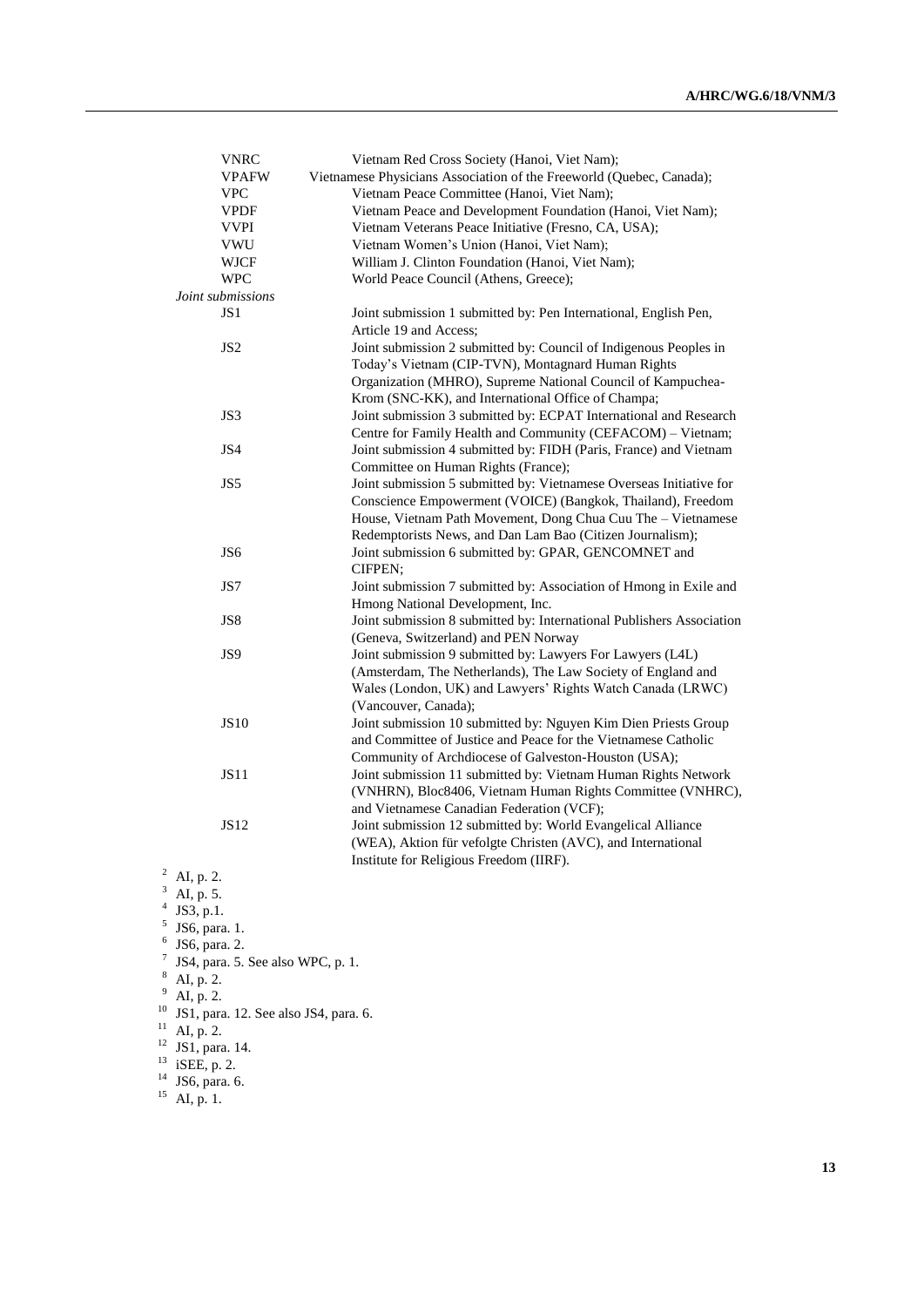- AI, p. 5.
- JS6, para. 28.
- JS12, para. 25.
- CFA, p. 1.
- CAODAI. p.3.
- <sup>21</sup> VNRC, p. 3.
- JS4, para. 8.
- CPAPD, para. 8.
- <sup>24</sup> AI, p. 2.
- <sup>25</sup> AI, p. 5. See also JS1, para. 35., JS6, para. 3., and JS12, para. 28.
- VWU, para. 9.
- <sup>27</sup> Care International, p. 1.
- JS6, para. 14.
- $^{29}\,$  AI, p. 1.
- AI, p. 4.
- JS4, para. 17.
- PTV, p. 1. See also VFPC160, p. 1.
- JS5, para. 17.
- FLD, para. 9.
- JS9, para. 20., and FLD, para. 10.
- JS5, para. 22.
- JS11, p. 10.
- <sup>38</sup> CIVICUS, para. 3.4.
- JS5, para. 21.
- BPSOS, para. 5.
- HRW, p. 5.
- CAMSA, paras. 4 and 10.
- JS4, para. 43.
- <sup>44</sup> CAMSA, para. 8.
- $45 \text{ JS3}, p. 5.$
- JS3, p. 6.
- GIEACPC, p. 1.
- AI, p. 1.
- $^{49}$  AI, p. 4.
- JS4, para. 11.
- JS4, para. 12.
- 
- JS5, paras. 9 16., and NBA, para. 19.
- JS9, para. 17.
- JS1, para. 29.
- JS4, para. 19.
- JS6, para. 22.
- CODES, para. 12.
- JS6, para. 9.
- JS6, para. 16., and iSEE, para. 23.
- Bloc8406, para. 5., and JS5, paras. 37 39.
- JS4, para. 24.
- FLD, para. 22.
- HHBC, p. 1. See also CAODAI, p. 2., CSVC, pps.  $1 2$ ., VBS, p. 2., VPDF, para. 5.
- JS5, para. 3.
- CSW, para. 3., and JS10, para. 1. See also JS5, para. 4.
- JC, para. 20.
- VIC, p. 8.
- <sup>68</sup> UCTHSO, para. 19.
- JS4, para. 28.
- Bloc8406, para. 2.
- CIVICUS, para. 4.1.